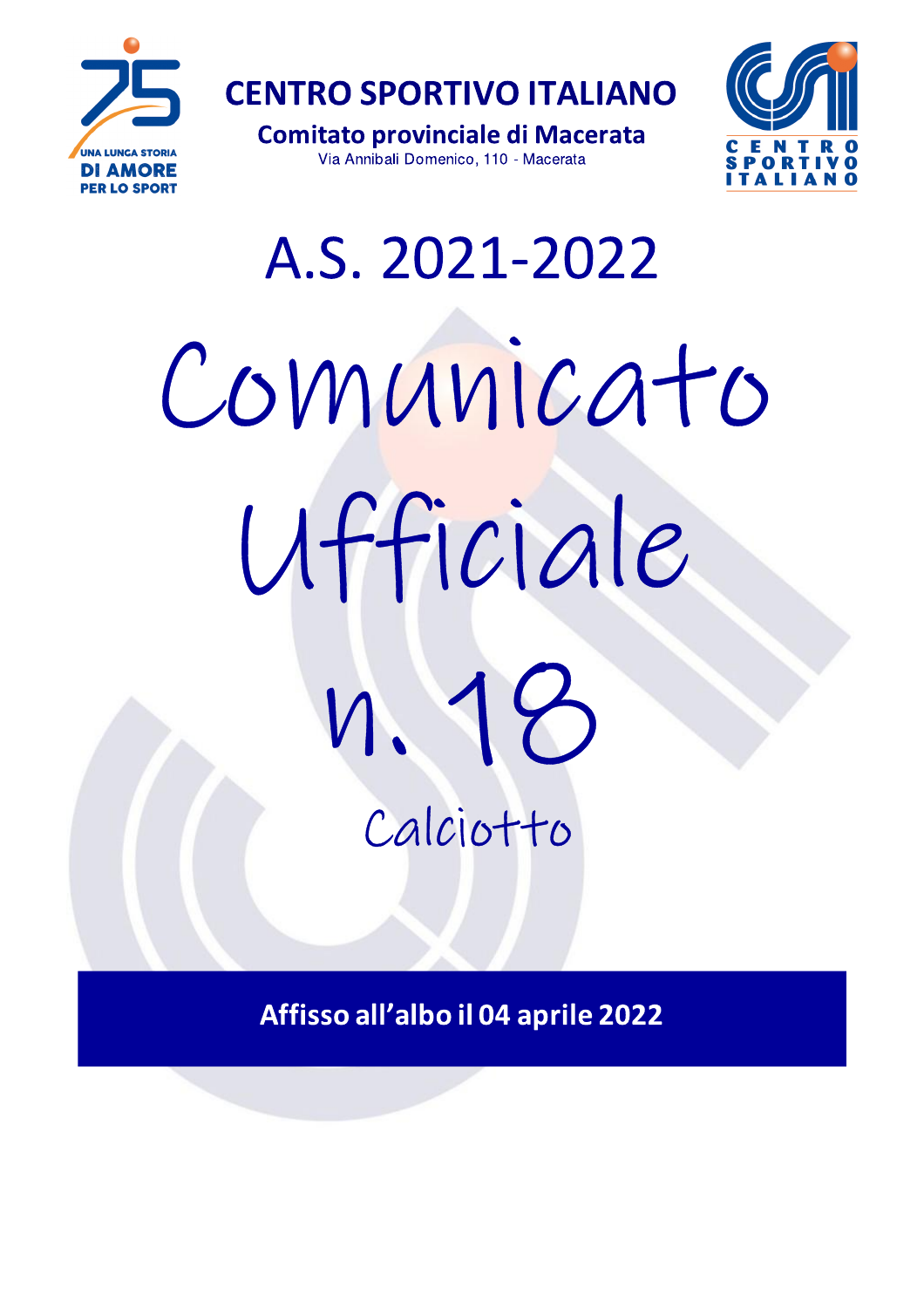

**CENTRO SPORTIVO ITALIANO** 

**Comitato provinciale di Macerata** Via Annibali Domenico, 110 - Macerata



## Comunicato Ufficiale n. 18 Calciotto

Campionato Calciotto "Maracanà"

- Risultati, prossimo turno, classifiche e provvedimenti  $\bullet$
- Delibera 3 Giudice Unico (ritiro Real Tolentino)
- Delibera 4 Giudice Unico (ritiro The Beach Avengers)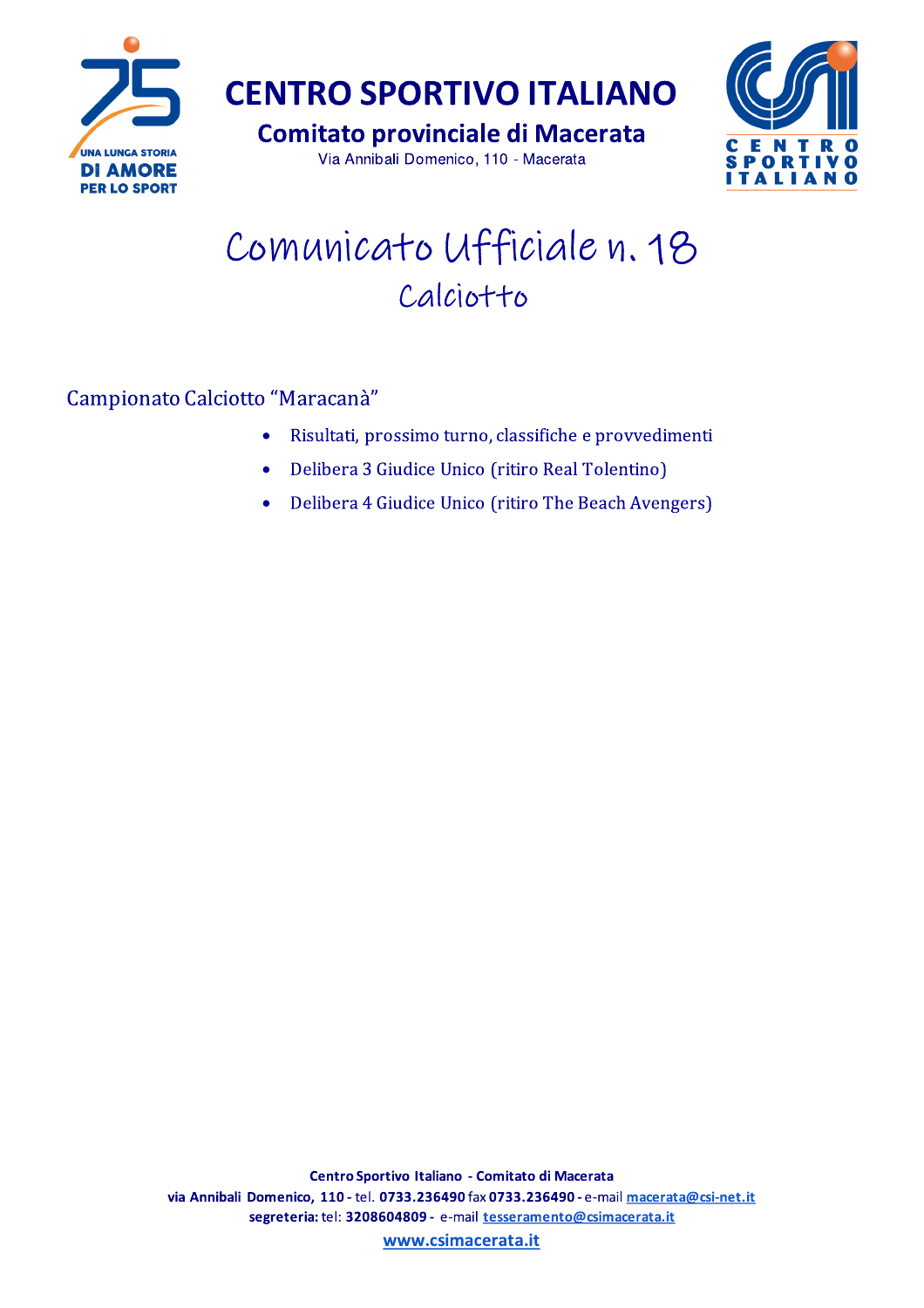

**Comitato provinciale di Macerata** 

Via Annibali Domenico, 110 - Macerata



## **CAMPIONATO CALCIOTTO OPEN M** GiR. UNICO

| Risultati |                                                                       |                      |           |  |  |  |
|-----------|-----------------------------------------------------------------------|----------------------|-----------|--|--|--|
|           | Giornata 20 Andata                                                    | Data e ora           | Risultato |  |  |  |
|           | 134 SPARTAK CIVITANOVA - ASD MOGLIANESE                               | 21:30 31/03/2022 7-5 |           |  |  |  |
|           | 136   POLISPORTIVA GAGLIARDA - TEAM TRINETTA   21:30 31/03/2022   1-7 |                      |           |  |  |  |
|           | 140   VIGOR LE GRAZIE - ATLETICO CIVETTA                              | 21:15 30/03/2022 4-1 |           |  |  |  |

|     | Da recuperare                                |                                              |
|-----|----------------------------------------------|----------------------------------------------|
|     | Giornata 3 Andata                            | Data e ora                                   |
| 18  | ATLETICO CIVETTA - TARAS CITTA NUOVA         |                                              |
|     | Giornata 8 Andata                            |                                              |
| 51  | POLISPORTIVA GAGLIARDA - SPARTAK CIVITANOVA  | 21:30 15/04/2022 Monte San Giusto - proposta |
|     | Giornata 9 Andata                            |                                              |
| 57  | ASD MOGLIANESE - POLISPORTIVA GAGLIARDA      | 21:30 27/05/2022 Monte San Giusto            |
| 61  | TEAM TRINETTA - ATLETICO CIVETTA             | 21:30 27/05/2022 Civitanova Marche           |
| 63  | UNITED MONTECOSARO - UP SAN CRISPINO PSE     | 21:30 25/05/2022 Civitanova Marche           |
|     | Giornata 10 Andata                           |                                              |
| 64  | OLIMPIA PSG - ASD MOGLIANESE                 |                                              |
| 67  | ATLETICO CIVETTA - SPARTAK CIVITANOVA        |                                              |
| 68  | VIGOR LE GRAZIE - TARAS CITTA NUOVA          | 21:30 27/05/2022 Sforzacosta                 |
| 69  | UP SAN CRISPINO PSE - TEAM TRINETTA          |                                              |
|     | Giornata 11 Andata                           |                                              |
| 73  | POLISPORTIVA GAGLIARDA - ATLETICO CIVETTA    |                                              |
| 75  | SPARTAK CIVITANOVA - UP SAN CRISPINO PSE     |                                              |
| 76  | TARAS CITTA NUOVA - UNITED MONTECOSARO       |                                              |
|     | Giornata 12 Andata                           |                                              |
| 80  | VIGOR LE GRAZIE - OLIMPIA PSG                | 21:15 13/04/2022 Sforzacosta - proposta      |
| 81  | UP SAN CRISPINO PSE - POLISPORTIVA GAGLIARDA |                                              |
| 84  | TEAM TRINETTA - TARAS CITTA NUOVA            |                                              |
|     | Giornata 13 Andata                           |                                              |
| 85  | ASD MOGLIANESE - ATLETICO CIVETTA            | 21:30 07/04/2022 Monte San Giusto - proposta |
| 88  | UNITED MONTECOSARO - OLIMPIA PSG             |                                              |
| 91  | SPARTAK CIVITANOVA - TARAS CITTA NUOVA       |                                              |
|     | Ritorno                                      |                                              |
|     | Giornata 14 Andata                           |                                              |
| 93  | UP SAN CRISPINO PSE - ATLETICO CIVETTA       |                                              |
| 97  | TARAS CITTA NUOVA - POLISPORTIVA GAGLIARDA   |                                              |
|     | Giornata 17 Andata                           |                                              |
| 116 | VIGOR LE GRAZIE - SPARTAK CIVITANOVA         |                                              |

Centro Sportivo Italiano - Comitato di Macerata via Annibali Domenico, 110 - tel. 0733.236490 fax 0733.236490 - e-mail macerata@csi-net.it segreteria: tel: 3208604809 - e-mail tesseramento@csimacerata.it

www.csimacerata.it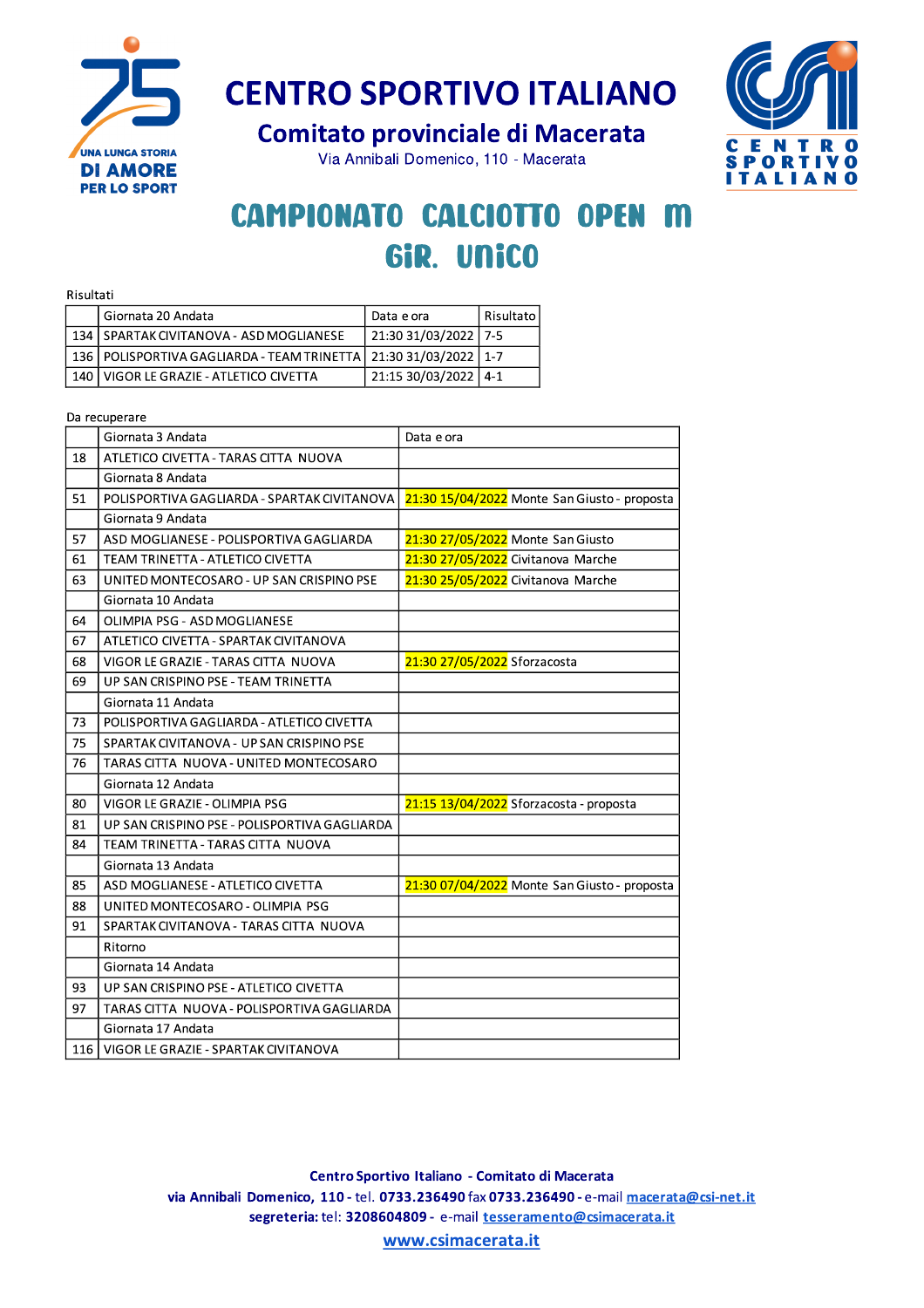

**Comitato provinciale di Macerata** 

Via Annibali Domenico, 110 - Macerata



#### Prossimo turno

|     | Giornata 21 Andata                            | Data e ora       | Risultato                                                    |
|-----|-----------------------------------------------|------------------|--------------------------------------------------------------|
| 142 | SPARTAK CIVITANOVA - POLISPORTIVA GAGLIARDA I |                  | 21:30 06/04/2022   MONTE S. GIUSTO - Stadio Villa S. Filippo |
| 143 | OLIMPIA PSG - TARAS CITTA NUOVA               | 21:30 07/04/2022 | PORTO S. GIORGIO - Polisportiva Mandolesi                    |
| 146 | UNITED MONTECOSARO - ATLETICO CIVETTA         | 21:30 04/04/2022 | MONTE S. GIUSTO - Stadio Villa S. Filippo                    |
| 147 | UP SAN CRISPINO PSE - VIGOR LE GRAZIE         |                  | 21:30 08/04/2022   PORTO S. GIORGIO - Polisportiva Mandolesi |
|     | Giornata 22 Andata                            |                  |                                                              |
| 148 | POLISPORTIVA GAGLIARDA - ASD MOGLIANESE       | 21:30 28/04/2022 | PORTO S. GIORGIO - Polisportiva Mandolesi                    |
| 152 | ATLETICO CIVETTA - TEAM TRINETTA              | 21:30 15/04/2022 | CIVITANOVA M. - Moretti Country House                        |
|     | 154 UP SAN CRISPINO PSE - UNITED MONTECOSARO  |                  | 21:45 11/04/2022   CIVITANOVA M. - Moretti Country House     |

#### Classifica

| Squadra                | Giocate | Punti | Vinte          | <b>Nulle</b>   | Perse | Gol F | Gol S | <b>Diff</b> |
|------------------------|---------|-------|----------------|----------------|-------|-------|-------|-------------|
| UNITED MONTECOSARO     | 18      | 48    | 16             | 0              | 1     | 81    | 9     | 72          |
| TEAM TRINETTA          | 19      | 45    | 15             | $\Omega$       | 3     | 64    | 26    | 38          |
| <b>OLIMPIA PSG</b>     | 17      | 39    | 13             | $\Omega$       | 4     | 72    | 26    | 46          |
| SPARTAK CIVITANOVA     | 16      | 33    | 11             | 0              | 4     | 55    | 38    | 17          |
| <b>VIGOR LE GRAZIE</b> | 18      | 29    | 9              | $\mathcal{P}$  | 7     | 48    | 33    | 15          |
| TARAS CITTA NUOVA      | 13      | 28    | 9              | $\mathbf{1}$   | 3     | 40    | 24    | 16          |
| UP SAN CRISPINO PSE    | 15      | 28    | 9              | $\mathbf{1}$   | 4     | 42    | 32    | 10          |
| ASD MOGLIANESE         | 18      | 23    | 7              | $\mathfrak{p}$ | 9     | 47    | 48    | $-1$        |
| ATLETICO CIVETTA       | 14      | 21    | 7              | <sup>0</sup>   | 6     | 37    | 25    | 12          |
| POLISPORTIVA GAGLIARDA | 16      | 18    | 6              | $\Omega$       | 9     | 41    | 58    | $-17$       |
| <b>REAL TOLENTINO</b>  | 23      | 12    | 4              | $\Omega$       | 19    | 21    | 83    | $-62$       |
| THE BEACH AVENGERS     | 24      | 9     | 3              | $\Omega$       | 20    | 24    | 90    | -66         |
| MONTEGRANARO CALCIO    | 25      | 6     | $\overline{2}$ | $\Omega$       | 22    | 10    | 90    | $-80$       |

#### Classifica coppa disciplina

| Squadra                | Punti |
|------------------------|-------|
| TARAS CITTA NUOVA      | 1,5   |
| REAL TOLENTINO         | 1,8   |
| ATLETICO CIVETTA       | 2,1   |
| UP SAN CRISPINO PSE    | 2,1   |
| SPARTAK CIVITANOVA     | 2,7   |
| OLIMPIA PSG            | 3     |
| VIGOR LE GRAZIE        | 3,3   |
| UNITED MONTECOSARO     | 4,2   |
| POLISPORTIVA GAGLIARDA | 4.8   |
| TEAM TRINETTA          | 4.8   |
| MONTEGRANARO CALCIO    | 5,4   |
| ASD MOGLIANESE         | 5,4   |
| LA BOCA CIVITANOVA     | 46.8  |
| THE BEACH AVENGERS     | 48.3  |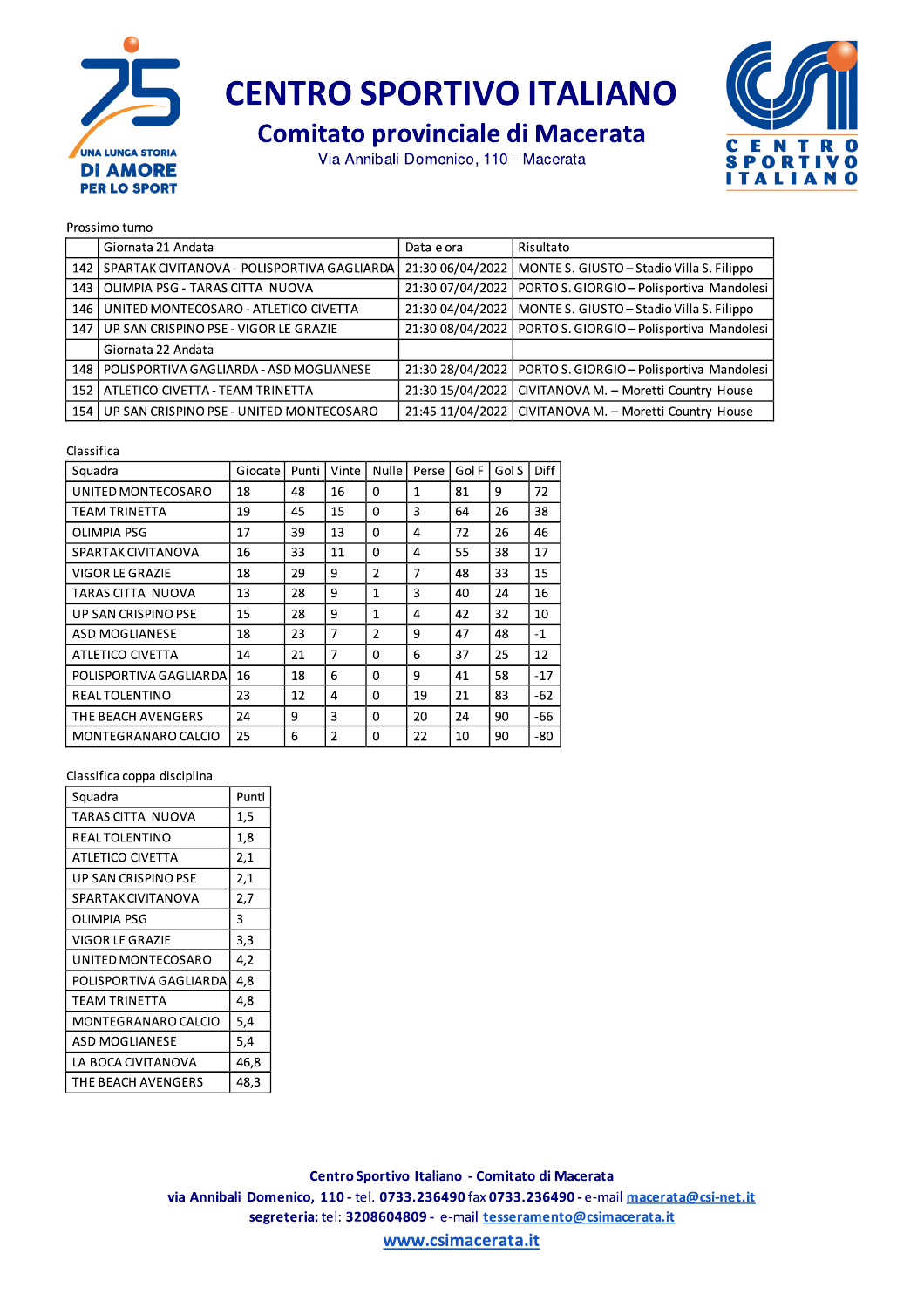

### **Comitato provinciale di Macerata**

Via Annibali Domenico, 110 - Macerata



#### Classifica coppa fair play

| Squadra                    | Punti    | Giocate | Coefficiente      |
|----------------------------|----------|---------|-------------------|
| UNITED MONTECOSARO         | 45,48    | 18      | 2,5266666666667   |
| TEAM TRINETTA              | 42,12    | 19      | 2,21684210526316  |
| <b>OLIMPIA PSG</b>         | 37,2     | 17      | 2,18823529411765  |
| SPARTAK CIVITANOVA         | 31,38    | 16      | 1.96125           |
| TARAS CITTA NUOVA          | 27,1     | 13      | 2,08461538461538  |
| VIGOR LE GRAZIE            | 27,02    | 18      | 1,50111111111111  |
| UP SAN CRISPINO PSE        | 26,74    | 15      | 1,7826666666667   |
| <b>ASD MOGLIANESE</b>      | 19,76    | 18      | 1,09777777777778  |
| <b>ATLETICO CIVETTA</b>    | 19,74    | 14      | 1,41              |
| POLISPORTIVA GAGLIARDA     | 15,12    | 16      | 0,945             |
| <b>REAL TOLENTINO</b>      | 10,92    | 23      | 0,474782608695652 |
| <b>MONTEGRANARO CALCIO</b> | 2,76     | 25      | 0,1104            |
| THE BEACH AVENGERS         | $-19,98$ | 24      | $-0.8325$         |
| LA BOCA CIVITANOVA         | $-28,08$ | 8       | $-3.51$           |

#### Provvedimenti verso i singoli

| Socio o atleta           | Squadra                | Tipo di provvedimento |
|--------------------------|------------------------|-----------------------|
| <b>FODALI SOUHAIB</b>    | ATLETICO CIVETTA       | Ammonizione           |
| <b>FANELLI FRANCESCO</b> | <b>ASD MOGLIANESE</b>  | Ammonizione           |
| <b>BURINI MARCO</b>      | SPARTAK CIVITANOVA     | Ammonizione           |
| <b>GRILLI ALESSANDRO</b> | POLISPORTIVA GAGLIARDA | Ammonizione           |
| CAGGIANO CRISTIANO I     | POLISPORTIVA GAGLIARDA | Ammonizione           |
| <b>IACOPONI DAVIDE</b>   | <b>TEAM TRINETTA</b>   | Ammonizione           |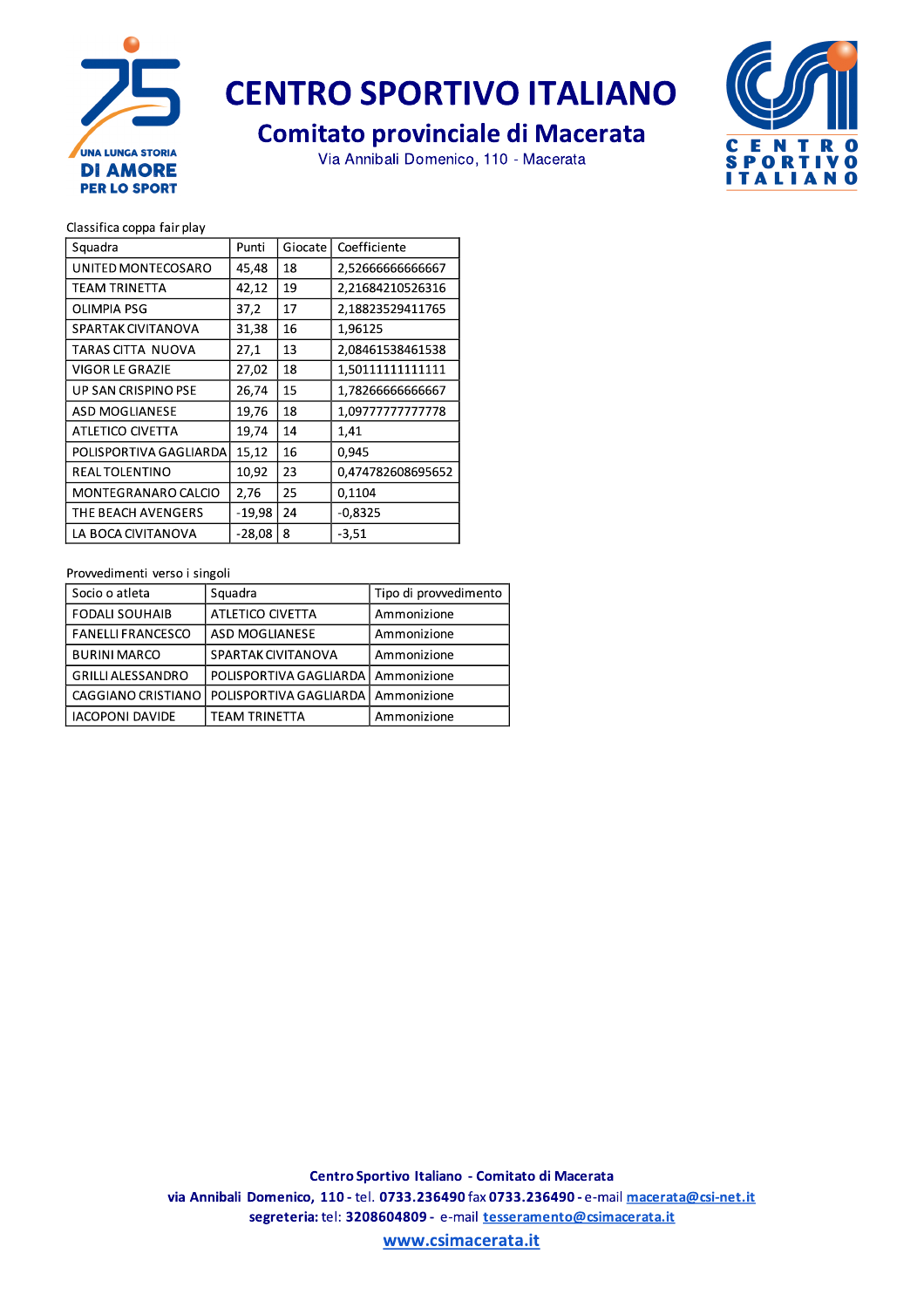| <b>Centro Sportivo Italiano</b><br>Comitato di Macerata<br>Giustizia Sportiva              |  |
|--------------------------------------------------------------------------------------------|--|
| DELIBERA n.3 del 04 aprile 2022                                                            |  |
| OGGETTO: Provvedimenti relativi al ritiro della squadra REAL TOLENTINO dal                 |  |
| Campionato Provinciale di Calciotto del Centro Sportivo Italiano comitato di Macerata      |  |
| <b>VISTI E VALUTATI</b>                                                                    |  |
| - la mail ufficiale della squadra Real Tolentino proveniente dall'indirizzo ufficiale di   |  |
| suddetta squadra – del giorno 30/03/2022 in cui si annuncia l'ufficialità del ritiro della |  |
| stessa:                                                                                    |  |
| - il regolamento per la giustizia sportiva Sport in regola - edizione 2021 negli artt. 78  |  |
| e 79 N.A.S.;                                                                               |  |
| <b>TENUTO CONTO</b>                                                                        |  |
| che il ritiro della squadra è avvenuto durante il girone di ritorno,                       |  |
| SI DELIBERA,                                                                               |  |
| fermi restando i provvedimenti di natura tecnica,                                          |  |
| - l'incameramento di tutte le quote versate (iscrizione, cauzione, eventuali acconti       |  |
| tasse gara);                                                                               |  |
| - che tutte le gare già disputate da Real Tolentino siano tutte validate.                  |  |
| - che le rimanenti gare previste dal calendario saranno date vinte alla squadra            |  |
| avversaria col punteggio di 4-0; sono fatti salvi tutti i provvedimenti disciplinari       |  |
| assunti in ordine alle gare disputate anche nei confronti delle altre squadre e dei        |  |
| rispettivi tesserati                                                                       |  |
| Macerata lì 04 aprile 2022                                                                 |  |
|                                                                                            |  |
| <b>GIUDICE SPORTIVO</b>                                                                    |  |
|                                                                                            |  |
| 1                                                                                          |  |
|                                                                                            |  |

 $\overline{\phantom{a}}$ 

 $\vert$